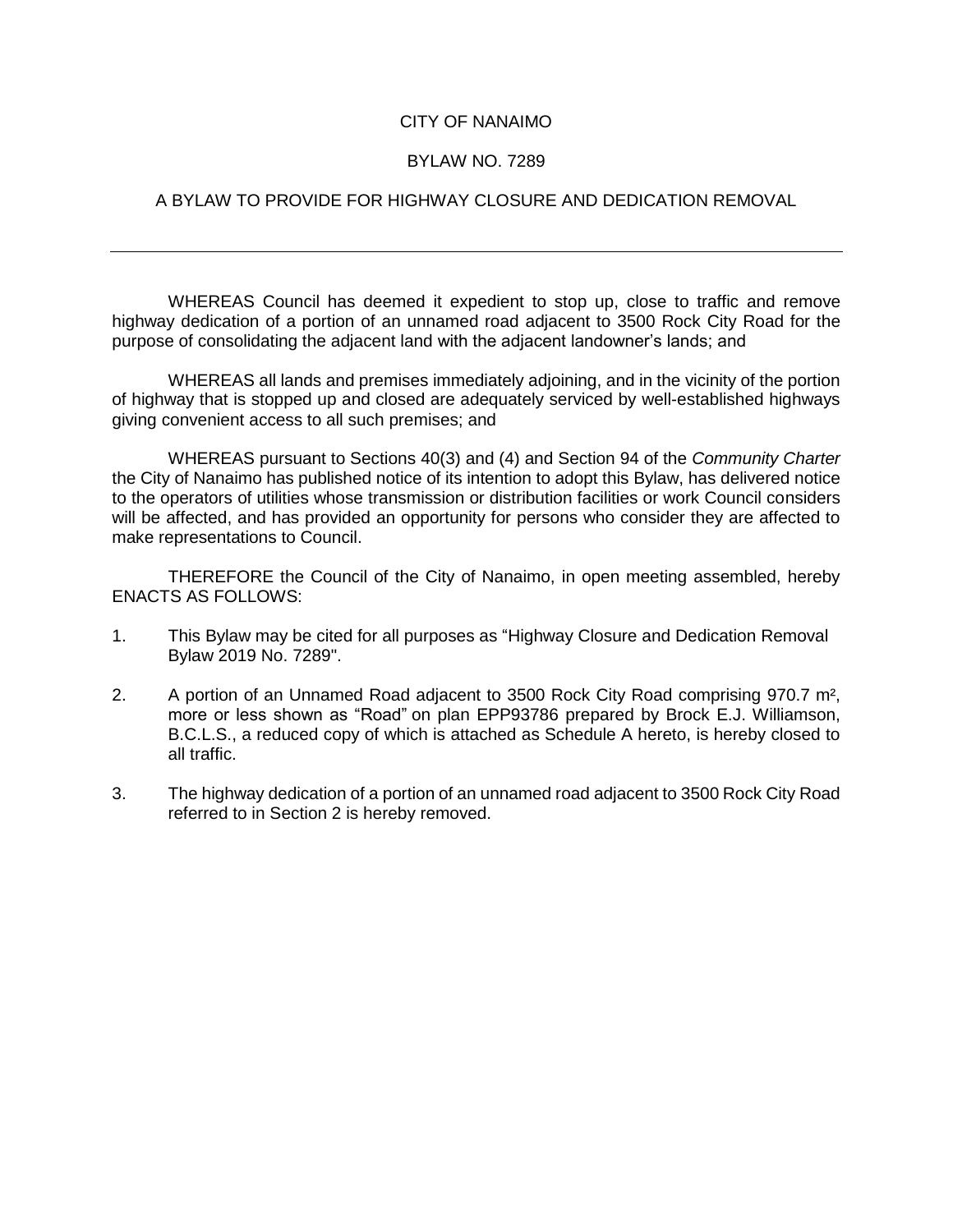Bylaw 7289 Page 2

4. His Worship the Mayor and Corporate Officer are hereby authorized to execute all the necessary documents as may be required for the due completion of the aforesaid highway closure and dedication removal.

PASSED FIRST READING: 2019-SEP-09 PASSED SECOND READING: 2019-SEP-09

Notice of intention to proceed with this bylaw was published on the 26<sup>th</sup> day of September, 2019 and the 3<sup>rd</sup> day of October, 2019 in the Nanaimo News Bulletin newspaper, circulating in the City of Nanaimo, pursuant to Section 94 of the *Community Charter*.

PASSED THIRD READING: 2019-OCT-07 APPROVED BY MINISTRY OF TRANSPORTATION: 2019-OCT-18 ADOPTED:

MAYOR

CORPORATE OFFICER

File: LD003641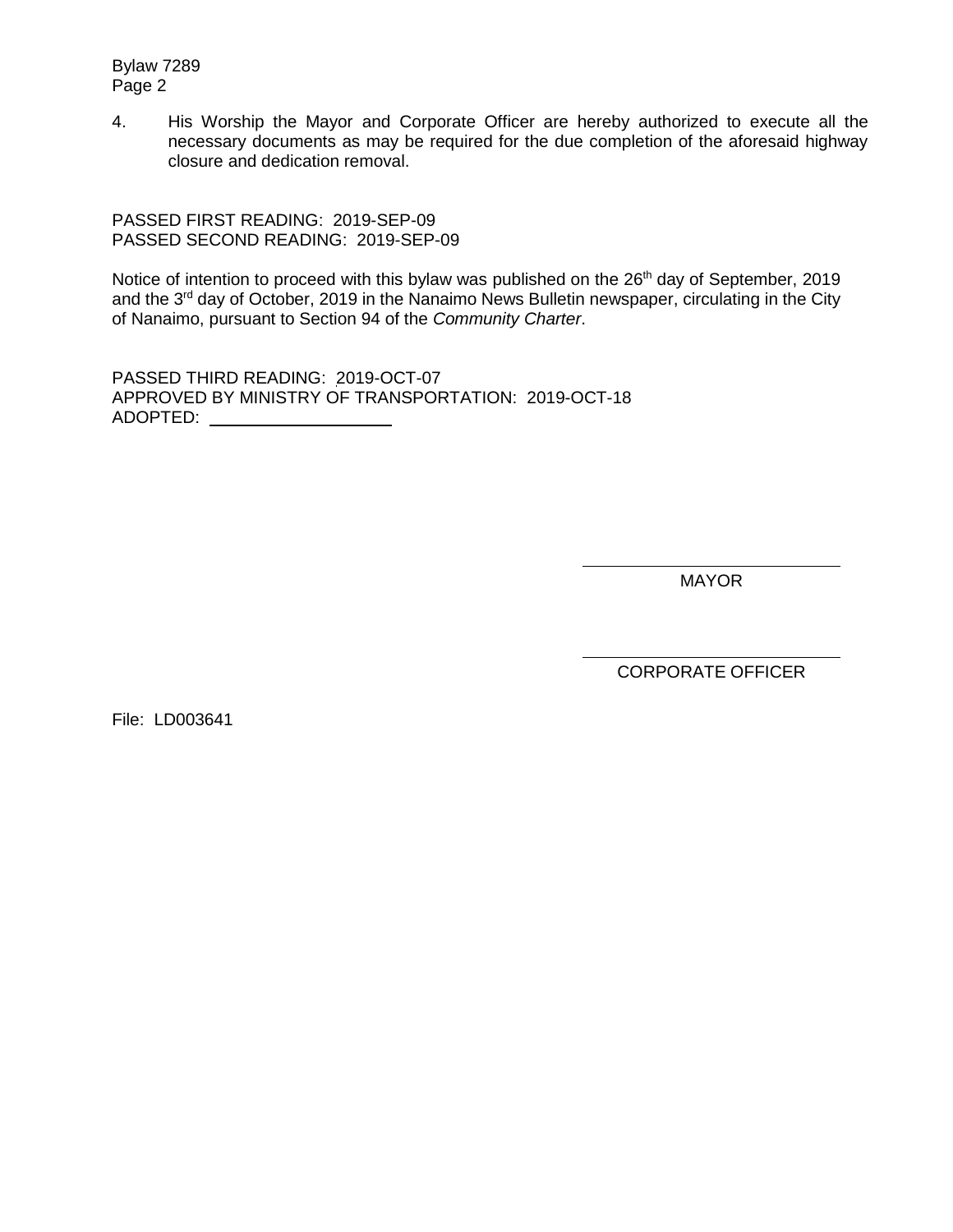Bylaw 7289 Page 3

Schedule A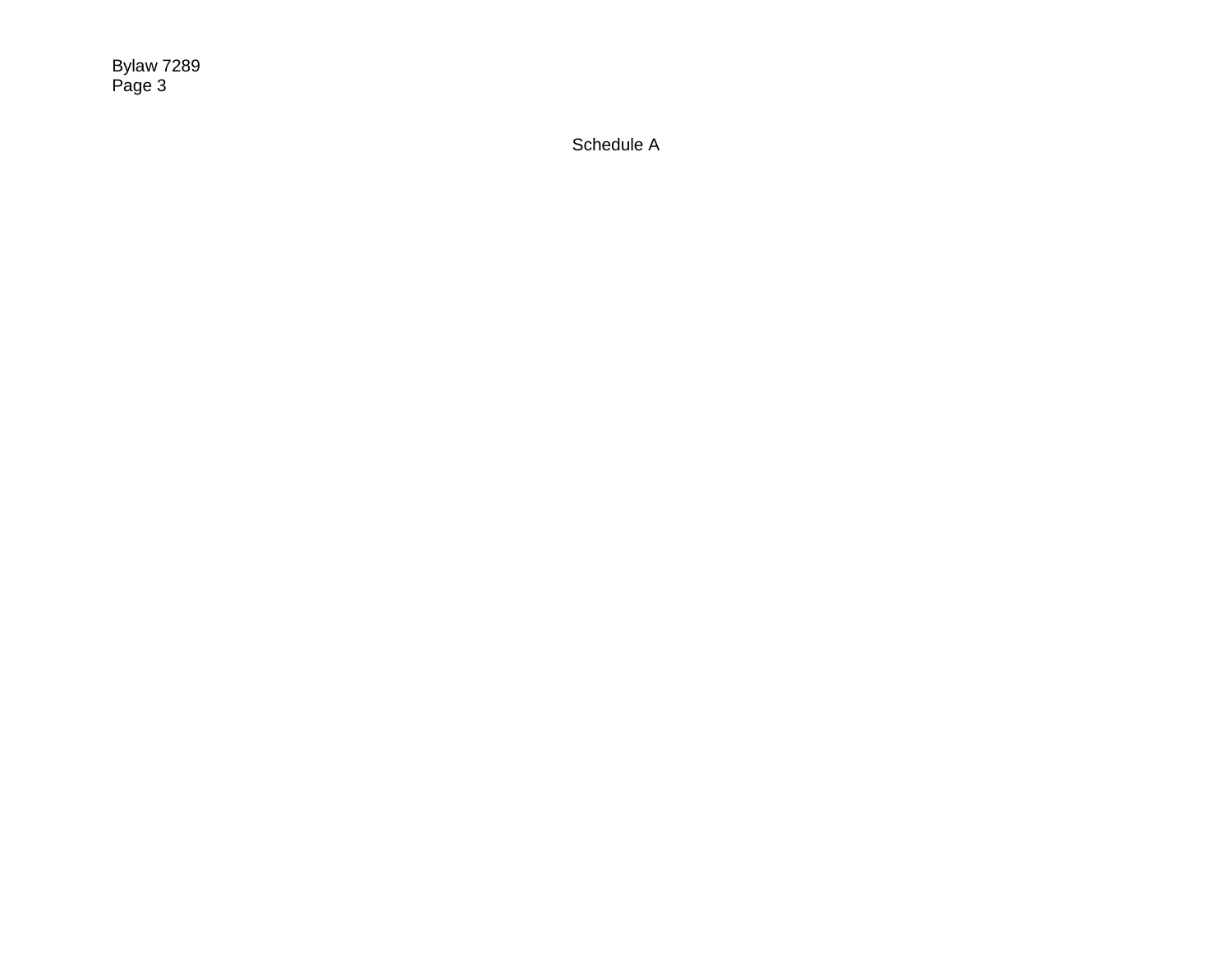